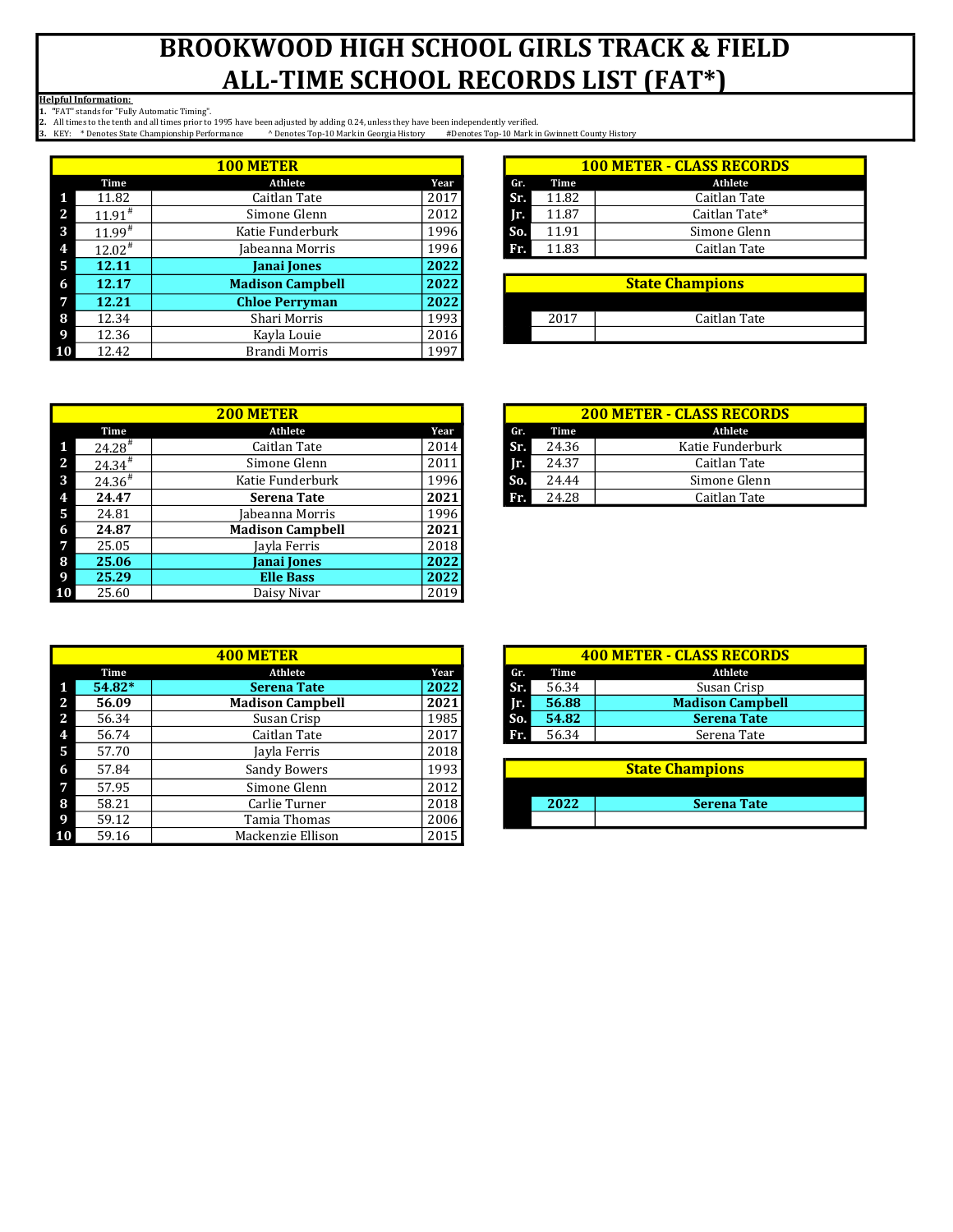Helpful Information:

1. "FAT" stands for "Fully Automatic Timing".

|              |                         |                                  |      | <b>800 METER - CLASS RECORDS</b> |         |                                                             |
|--------------|-------------------------|----------------------------------|------|----------------------------------|---------|-------------------------------------------------------------|
|              | Time                    | Athlete                          | Year | Gr.                              | Time    | Athlete                                                     |
|              | $2:08.75$ <sup>**</sup> | Susan Crisp* (State Meet Record) | 1985 | Sr.                              | 2:08.75 | Susan Crisp* (State Meet Record)                            |
| $\mathbf{z}$ | $2:10.06$ <sup>*#</sup> | Marny Westphal*                  | 1988 | Ir.                              | 2:12.94 | Mackenzie Ellison                                           |
| 3            | 2:12.94                 | Mackenzie Ellison                | 2015 | So.                              | 2:10.02 | Marny Westphal*                                             |
| 4            | $2:14.20^{*}$           | QuanDra Shanks                   | 2012 | Fr.                              | 2:11.76 | Marny Westphal*                                             |
| -5           | $2:16.24$ <sup>#</sup>  | Linda Lisska                     | 1994 |                                  |         |                                                             |
| -6           | 2:16.49                 | Tara Merritt*                    | 1992 |                                  |         | <b>State Champions</b>                                      |
| -7           | 2:16.74                 | <b>Becky Dowling</b>             |      |                                  |         |                                                             |
| -8           | 2:17.58                 | Ashton Askew                     | 2014 |                                  |         | Susan Crisp (1984, 1985), Marny Westphal (1987, 1988, 1989) |
| -9           | 2:17.89                 | <b>Macy Felton</b>               | 2022 |                                  |         | Amy Sasser (1990), Tara Merritt (1991, 1992)                |
| - 9          | 2:17.89                 | Claire Dunlap                    | 2012 |                                  |         | Linda Lisska (1994), Mackenzie Ellison (2017)               |

|                         | <b>1600 METER</b>  |      |     |         | <b>1600 METER - CLASS RECORDS</b>                 |
|-------------------------|--------------------|------|-----|---------|---------------------------------------------------|
| Time                    | Athlete            | Year | Gr. | Time    | Athlete                                           |
| $4:53.22$ <sup>**</sup> | Marny Westphal*    | 1990 | Sr. | 4:53.22 | Marny Westphal*                                   |
| $5:00.98^{\#}$          | Caroline Kissel*   | 2012 | Ir. | 5:02.64 | QuanDra Shanks                                    |
| 5:01.97                 | Mackenzie Ellison  | 2017 | So. | 4:54.59 | Marny Westphal*                                   |
| $5:02.64$ <sup>#</sup>  | QuanDra Shanks     | 2012 | Fr. | 5:16.79 | Caroline Kissel                                   |
| $5:03.80^{#}$           | Linda Lisska*      | 1993 |     |         |                                                   |
| $5:05.15^{*}$           | Sarah Perry        | 2010 |     |         | <b>State Champions</b>                            |
| 5:06.63                 | Lauren Flynt       | 2017 |     |         |                                                   |
| 5:09.14                 | Katie Davis        | 2005 |     |         | Marny Westphal (1988, 1989, 1990)                 |
| 5:09.77                 | <b>Macy Felton</b> | 2022 |     |         | Anita Coverdale (1991), Linda Lisska (1993, 1994) |
| 5:09.84                 | Anita Coverdale    | 1992 |     |         | Caroline Kissel (2012)                            |

|                         | <b>3200 METER</b> |      |
|-------------------------|-------------------|------|
| Time                    | Athlete           | Year |
| 10:55.13                | Lauren Flynt      | 2017 |
| $10:55.24$ <sup>#</sup> | Kathryn Crissman  | 1986 |
| $11:00.44$ <sup>#</sup> | Marny Westphal*   | 1990 |
| $11:02.95^{\text{*}}$   | Robyn Lindsey     | 1985 |
| $11:05.24$ <sup>#</sup> | Linda Lisska      | 1994 |
| 11:07.25                | Caroline Kissel   | 2012 |
| 11:10.24                | Beth Lemon        | 1988 |
| 11:10.29                | Anita Coverdale*  | 1992 |
| 11:12.14                | Katie Davis       | 2005 |
| 11:12.85                | Ashley Buda       | 2012 |

| 800 METER                    |      |     | <b>800 METER - CLASS RECORDS</b> |                                  |  |  |
|------------------------------|------|-----|----------------------------------|----------------------------------|--|--|
| Athlete                      | Year | Gr. | Time                             | Athlete                          |  |  |
| n Crisp* (State Meet Record) | 1985 | Sr. | 2:08.75                          | Susan Crisp* (State Meet Record) |  |  |
| Marny Westphal*              | 1988 | Ir. | 2:12.94                          | Mackenzie Ellison                |  |  |
| Mackenzie Ellison            | 2015 | So. | 2:10.02                          | Marny Westphal*                  |  |  |
| QuanDra Shanks               | 2012 | Fr. | 2:11.76                          | Marny Westphal*                  |  |  |

| <b>State Champions</b> |                                                             |  |  |  |  |  |
|------------------------|-------------------------------------------------------------|--|--|--|--|--|
|                        |                                                             |  |  |  |  |  |
|                        | Susan Crisp (1984, 1985), Marny Westphal (1987, 1988, 1989) |  |  |  |  |  |
|                        | Amy Sasser (1990), Tara Merritt (1991, 1992)                |  |  |  |  |  |
|                        | Linda Lisska (1994), Mackenzie Ellison (2017)               |  |  |  |  |  |

|     | <b>1600 METER - CLASS RECORDS</b> |                 |  |  |  |  |  |  |  |
|-----|-----------------------------------|-----------------|--|--|--|--|--|--|--|
| Gr. | Time                              | Athlete         |  |  |  |  |  |  |  |
| Sr. | 4:53.22                           | Marny Westphal* |  |  |  |  |  |  |  |
| Ir. | 5:02.64                           | QuanDra Shanks  |  |  |  |  |  |  |  |
| So. | 4:54.59                           | Marny Westphal* |  |  |  |  |  |  |  |
| Rw. | 5:16.79                           | Caroline Kissel |  |  |  |  |  |  |  |

| <b>State Champions</b> |                                                   |  |  |  |  |
|------------------------|---------------------------------------------------|--|--|--|--|
|                        |                                                   |  |  |  |  |
|                        | Marny Westphal (1988, 1989, 1990)                 |  |  |  |  |
|                        | Anita Coverdale (1991), Linda Lisska (1993, 1994) |  |  |  |  |
|                        | Caroline Kissel (2012)                            |  |  |  |  |

| <b>3200 METER - CLASS RECORDS</b> |                       |                 |  |  |  |  |  |  |
|-----------------------------------|-----------------------|-----------------|--|--|--|--|--|--|
|                                   | Gr. Time              | Athlete         |  |  |  |  |  |  |
|                                   | Sr. 10:55.13          | Lauren Flynt    |  |  |  |  |  |  |
|                                   | $\mathbf{r}$ 11:00.67 | Lauren Flynt*   |  |  |  |  |  |  |
|                                   | So. $11:11.56$        | Anita Coverdale |  |  |  |  |  |  |
|                                   | $T_1$ 11:37.49        | Lauren Flynt    |  |  |  |  |  |  |

| <b>State Champions</b> |  |                                                   |  |  |  |
|------------------------|--|---------------------------------------------------|--|--|--|
|                        |  |                                                   |  |  |  |
|                        |  | Robyn Lindsey (1984), Marny Westphal (1990)       |  |  |  |
|                        |  | Anita Coverdale (1991, 1992), Linda Lisska (1993) |  |  |  |
|                        |  | Jessica Kirkland (1994)                           |  |  |  |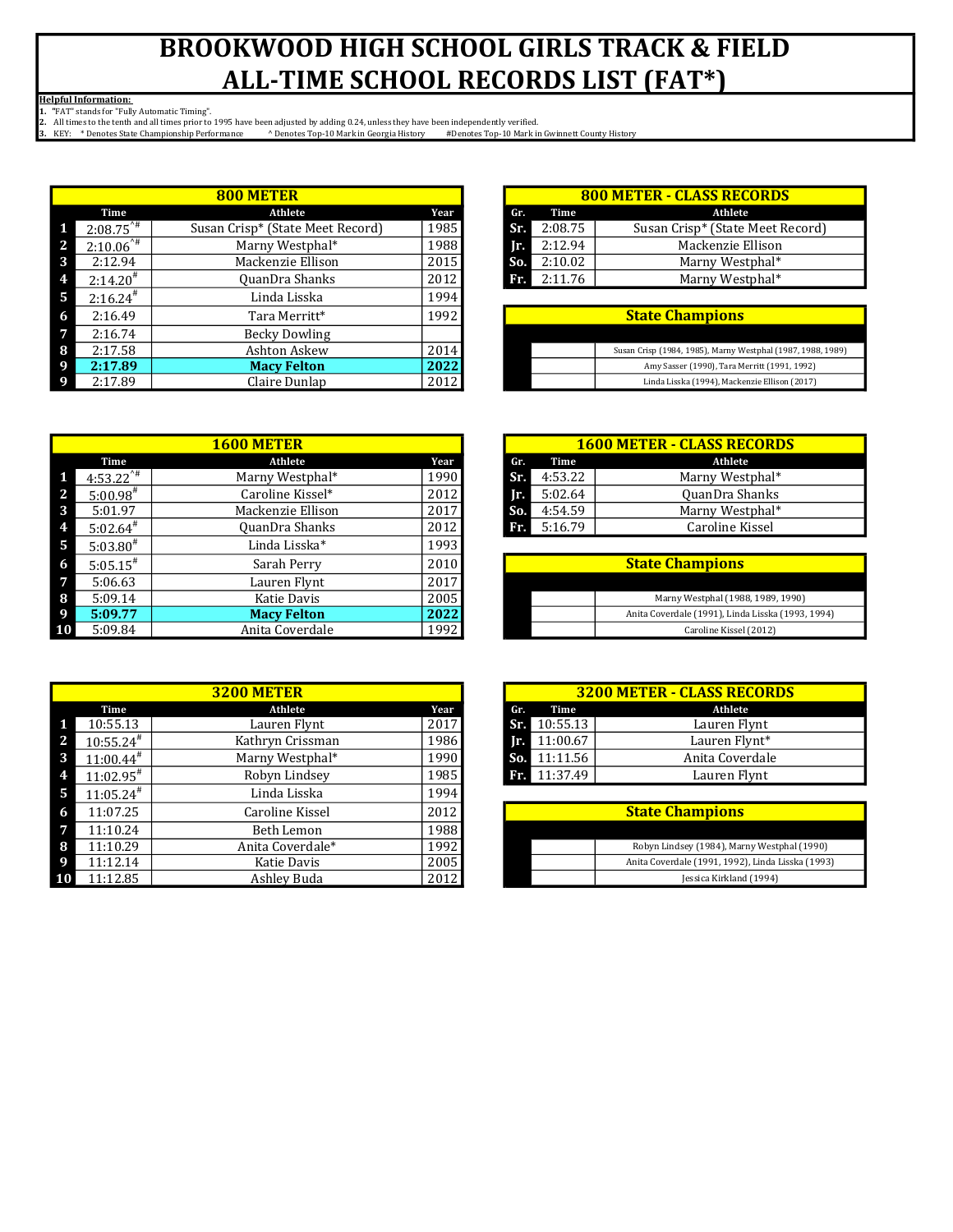Helpful Information:

1. "FAT" stands for "Fully Automatic Timing".

|              |                    | <b>100 METER HURDLES</b> |      |     |       | <b>100m HURDLES - CLASS RECO</b> |
|--------------|--------------------|--------------------------|------|-----|-------|----------------------------------|
|              | Time               | Athlete                  | Year | Gr. | Time  | Athlete                          |
|              | $14.11*$           | Nia Scott                | 2019 | Sr. | 14.27 | Brianna Isles                    |
| $\mathbf{2}$ | 14.27              | Brianna Isles            | 2016 | Ir. | 14.14 | Nia Scott                        |
| 3            | 14.47 <sup>#</sup> | Jasmine Billings         | 2009 | So. | 15.54 | Nia Scott                        |
| 4            | 14.58              | <b>Veajah Hylton</b>     | 2022 | Fr. | 15.75 | Allison Gordon                   |
| 5            | 14.64*             | Melyssa Haughton         | 2015 |     |       |                                  |
| 6            | 14.75              | Imani Harrison           | 2017 |     |       |                                  |
| 7            | 14.83              | Kate Cunningham          | 2001 |     |       |                                  |
| 8            | 14.87*             | Kristi Armstrong         | 2019 |     |       |                                  |
| 9            | 14.92              | Melissa Sargent          | 1997 |     |       |                                  |
| 10           | 15.21              | Liana Syrkett*           | 2016 |     |       |                                  |

|   | <b>300 METER HURDLES</b> |                        |      |  |     |       | <b>300m HURDLES - CLASS RECOR</b> |
|---|--------------------------|------------------------|------|--|-----|-------|-----------------------------------|
|   | Time                     | Athlete                | Year |  | Gr. | Time  | Athlete                           |
|   | $44.14**$                | <b>Alivah Irving</b>   | 2021 |  | Sr. | 45.08 | <b>Courtney Thomas</b>            |
| 2 | 44.61                    | Brianna Isles          | 2015 |  | Ir. | 44.14 | Aliyah Irving                     |
| 3 | 45.08                    | <b>Courtney Thomas</b> | 2000 |  | So. | 45.83 | <b>Kylin Beard</b>                |
|   | 45.12                    | Kate Cunningham        | 2000 |  | Fr. | 46.24 | Kate Cunningham                   |
| 5 | 45.40                    | Morgan Bentley         | 2020 |  |     |       |                                   |
| 6 | 45.57                    | Nia Scott              | 2019 |  |     |       | <b>State Champions</b>            |
|   | 45.59                    | Claire Cashin          | 2012 |  |     |       |                                   |
| 8 | 45.79                    | Melyssa Haughton       | 2015 |  |     | 2021  | <b>Alivah Irving</b>              |
|   | 45.83                    | <b>Kylin Beard</b>     | 2022 |  |     |       |                                   |
|   | 45.99                    | <b>Veajah Hylton</b>   | 2022 |  |     |       |                                   |

| <b>ER HURDLES</b>    |      |     | <b>100m HURDLES - CLASS RECORDS</b> |                |  |  |  |  |
|----------------------|------|-----|-------------------------------------|----------------|--|--|--|--|
| Athlete              | Year | Gr. | Time                                | <b>Athlete</b> |  |  |  |  |
| Nia Scott            | 2019 | Sr. | 14.27                               | Brianna Isles  |  |  |  |  |
| Brianna Isles        | 2016 | IΠ. | 14.14                               | Nia Scott      |  |  |  |  |
| Jasmine Billings     | 2009 | So. | 15.54                               | Nia Scott      |  |  |  |  |
| <b>Veajah Hylton</b> | 2022 | Fr. | 15.75                               | Allison Gordon |  |  |  |  |

|            | <b>300m HURDLES - CLASS RECORDS</b> |                        |  |  |  |  |  |  |  |
|------------|-------------------------------------|------------------------|--|--|--|--|--|--|--|
| Gr.        | Time                                | Athlete                |  |  |  |  |  |  |  |
| <b>STT</b> | 45.08                               | <b>Courtney Thomas</b> |  |  |  |  |  |  |  |
| Ir.        | 44.14                               | Aliyah Irving          |  |  |  |  |  |  |  |
| So.        | 45.83                               | <b>Kylin Beard</b>     |  |  |  |  |  |  |  |
| Fr.        | 46.24                               | Kate Cunningham        |  |  |  |  |  |  |  |

| <b>State Champions</b> |                      |  |  |  |  |  |
|------------------------|----------------------|--|--|--|--|--|
|                        |                      |  |  |  |  |  |
| 2021                   | <b>Alivah Irving</b> |  |  |  |  |  |
|                        |                      |  |  |  |  |  |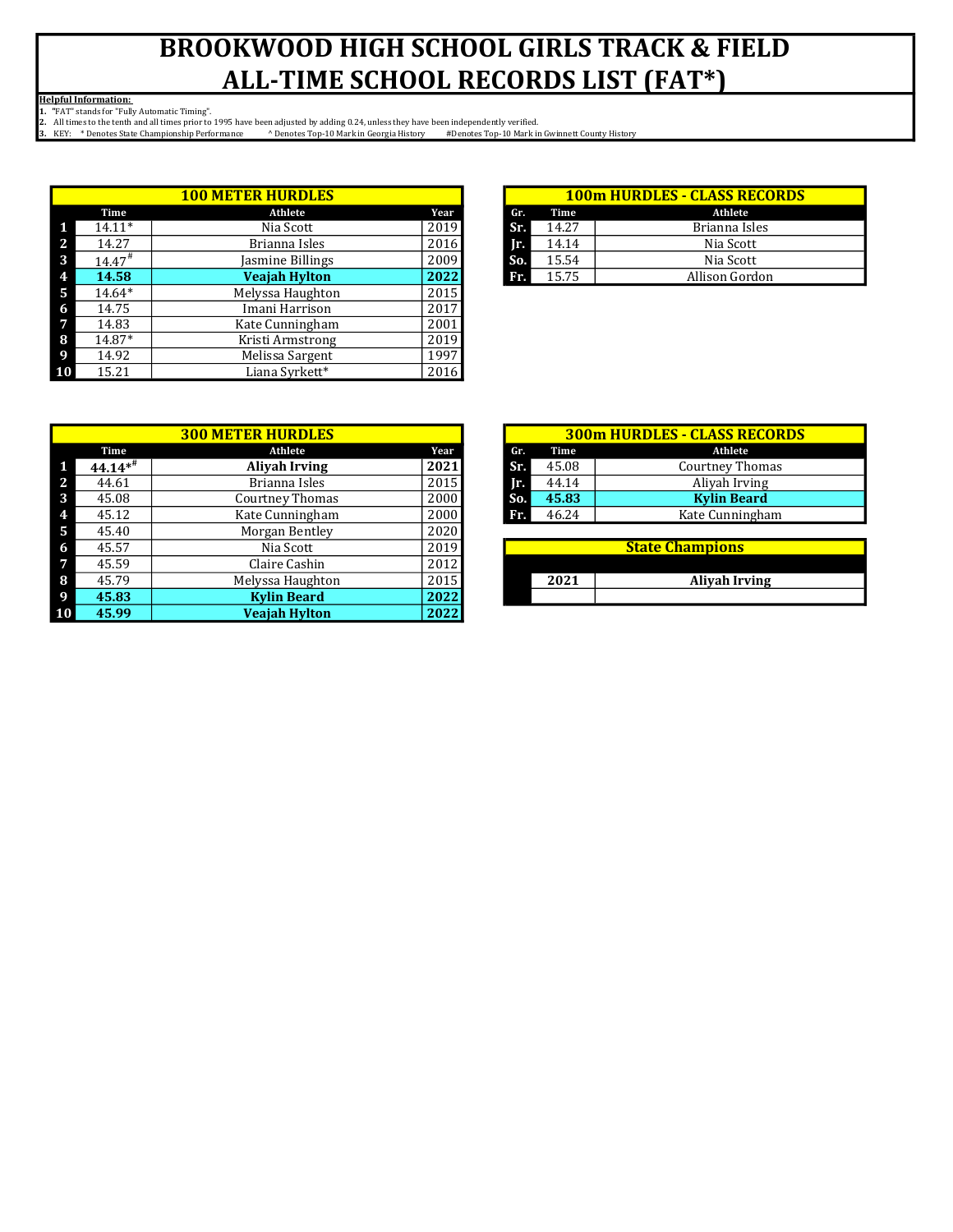Helpful Information:

1. "FAT" stands for "Fully Automatic Timing".

|     |                           | <b>SHOT PUT</b>      |      |       |            | <b>SHOT PUT - CLASS RECORDS</b> |
|-----|---------------------------|----------------------|------|-------|------------|---------------------------------|
|     | Mark                      | Athlete              | Year | Gr.   | Mark       | Athlete                         |
|     | $46 - 05.50^{4}$          | Mandy Kinney         | 1999 | Sr.   | 46-05.50   | Mandy Kinney                    |
| -2  | $42 - 01.75$ <sup>#</sup> | Andrea Pappas*       | 1996 | Ir. I | 42-02.50   | Mandy Kinney                    |
| 3   | 38-06.50                  | Jazmin Robinson*     | 2016 | So.   | 38-06.00   | Mandy Kinney                    |
| 4   | 37-04.00                  | Nia McCain           | 2017 |       | $38-06.50$ | Jazmin Robinson*                |
| - 5 | 36-07.50                  | Rachel Oberholtzer   | 2016 |       |            |                                 |
| -6  | 36-05.00                  | <b>Emily Brewer</b>  | 2010 |       |            | <b>State Champions</b>          |
| 7   | 35-08.50                  | Alina Futch          | 2012 |       |            |                                 |
| -8  | 35-08.00                  | Mary Neal            | 1998 |       |            | Andrea Pappas (1996)            |
| -9  | 35-07.00                  | <b>Monique Pitts</b> | 2004 |       |            | Mandy Kinney (1999)             |
| 10  | 35-05.75                  | Christina Raines     | 2015 |       |            |                                 |

| <b>SHOT PUT</b>  |      | <b>SHOT PUT - CLASS RECORDS</b> |          |                  |  |  |
|------------------|------|---------------------------------|----------|------------------|--|--|
| <b>Athlete</b>   | Year | Gr.                             | Mark     | Athlete          |  |  |
| Mandy Kinney     | 1999 | Sr.                             | 46-05.50 | Mandy Kinney     |  |  |
| Andrea Pappas*   | 1996 | Ir.                             | 42-02.50 | Mandy Kinney     |  |  |
| Jazmin Robinson* | 2016 | So.                             | 38-06.00 | Mandy Kinney     |  |  |
| Nia McCain       | 2017 | Fr.                             | 38-06.50 | Jazmin Robinson* |  |  |

| <b>State Champions</b> |  |  |  |
|------------------------|--|--|--|
|                        |  |  |  |
| Andrea Pappas (1996)   |  |  |  |
| Mandy Kinney (1999)    |  |  |  |
|                        |  |  |  |

|                         | <b>DISCUS</b>        |      |
|-------------------------|----------------------|------|
| Mark                    | Athlete              | Year |
| $147 - 00^{4}$          | Andrea Pappas*       | 1996 |
| $146 - 01^{4}$          | Mandy Kinney         | 1999 |
| $134 - 08$ <sup>#</sup> | Mary Neal            | 1998 |
| $131 - 04$ <sup>#</sup> | Emily Brewer*        | 2010 |
| 124-10                  | Monique Pitts        | 2004 |
| 119-05                  | <b>Toinette Reed</b> | 1990 |
| 116-00                  | Tracy Kuchenmeister  | 2002 |
| 114-01                  | Melanie Trumbo       | 2006 |
| 112-03                  | Madison Kelly        | 2019 |
| 111-06                  | Nia McCain           | 2018 |

|                     | <b>POLE VAULT</b>      |      |     |           | <b>POLE VAULT - CLASS RECORI</b> |
|---------------------|------------------------|------|-----|-----------|----------------------------------|
| Mark                | Athlete                | Year | Gr. | Mark      | Athlete                          |
| $11-0$ <sup>#</sup> | Kelly Bridges          | 2004 | Sr. | $11 - 00$ | Kelly Bridges                    |
| $11-0*$             | Parker Freeman         | 2019 | Ir. | $11 - 00$ | Parker Freeman                   |
| $10-6$              | <b>Brittany Brown</b>  | 2011 | So. | $10 - 00$ | Parker Freeman                   |
| $9 - 6$             | Sydney Paylor          | 2016 | Fr. | $9-0$     | <b>Kelsey Worthingto</b>         |
| $9 - 6$             | Cambrie Gauthier       | 2018 |     |           | Parker Freeman                   |
| $9-0$               | Laura Dryden           | 2010 |     |           |                                  |
| $9-0$               | Katie King             | 2009 |     |           |                                  |
| $9-0$               | Kelsey Worthington     | 2016 |     |           |                                  |
| $9 - 0$             | <b>Ainsley Lumanog</b> | 2022 |     |           |                                  |
| $8-6$               | Samantha Klein         | 2014 |     |           |                                  |
| $8-6$               | Victoria Arnold        | 2012 |     |           |                                  |
| $8-6$               | Megan Hill             | 2008 |     |           |                                  |
| $8-6$               | Jenna Straughan        | 2007 |     |           |                                  |
| 8-6                 | Danielle Venable       | 2002 |     |           |                                  |

|     | <b>DISCUS - CLASS RECORDS</b> |               |  |  |  |  |
|-----|-------------------------------|---------------|--|--|--|--|
| Gr. | Mark                          | Athlete       |  |  |  |  |
| Sr. | 147-00                        | Andrea Pappas |  |  |  |  |
| Ir. | 134-08                        | Mary Neal     |  |  |  |  |
| So. | 125-02                        | Andrea Pappas |  |  |  |  |
| Fr. | 115-11                        | Andrea Pappas |  |  |  |  |

| <b>State Champions</b> |                                       |  |  |
|------------------------|---------------------------------------|--|--|
|                        |                                       |  |  |
|                        | Andrea Pappas (1994, 1996)            |  |  |
|                        | Mary Neal (1998), Mandy Kinney (1999) |  |  |
|                        | Emily Brewer (2009, 2010)             |  |  |

| <b>POLE VAULT - CLASS RECORDS</b> |           |                      |  |  |  |  |
|-----------------------------------|-----------|----------------------|--|--|--|--|
| Gr.                               | Mark      | Athlete              |  |  |  |  |
| Sr.                               | $11 - 00$ | <b>Kelly Bridges</b> |  |  |  |  |
| Ir.                               | $11 - 00$ | Parker Freeman       |  |  |  |  |
| So.                               | $10 - 00$ | Parker Freeman       |  |  |  |  |
|                                   | 9-0       | Kelsey Worthington   |  |  |  |  |
|                                   |           | Parker Freeman       |  |  |  |  |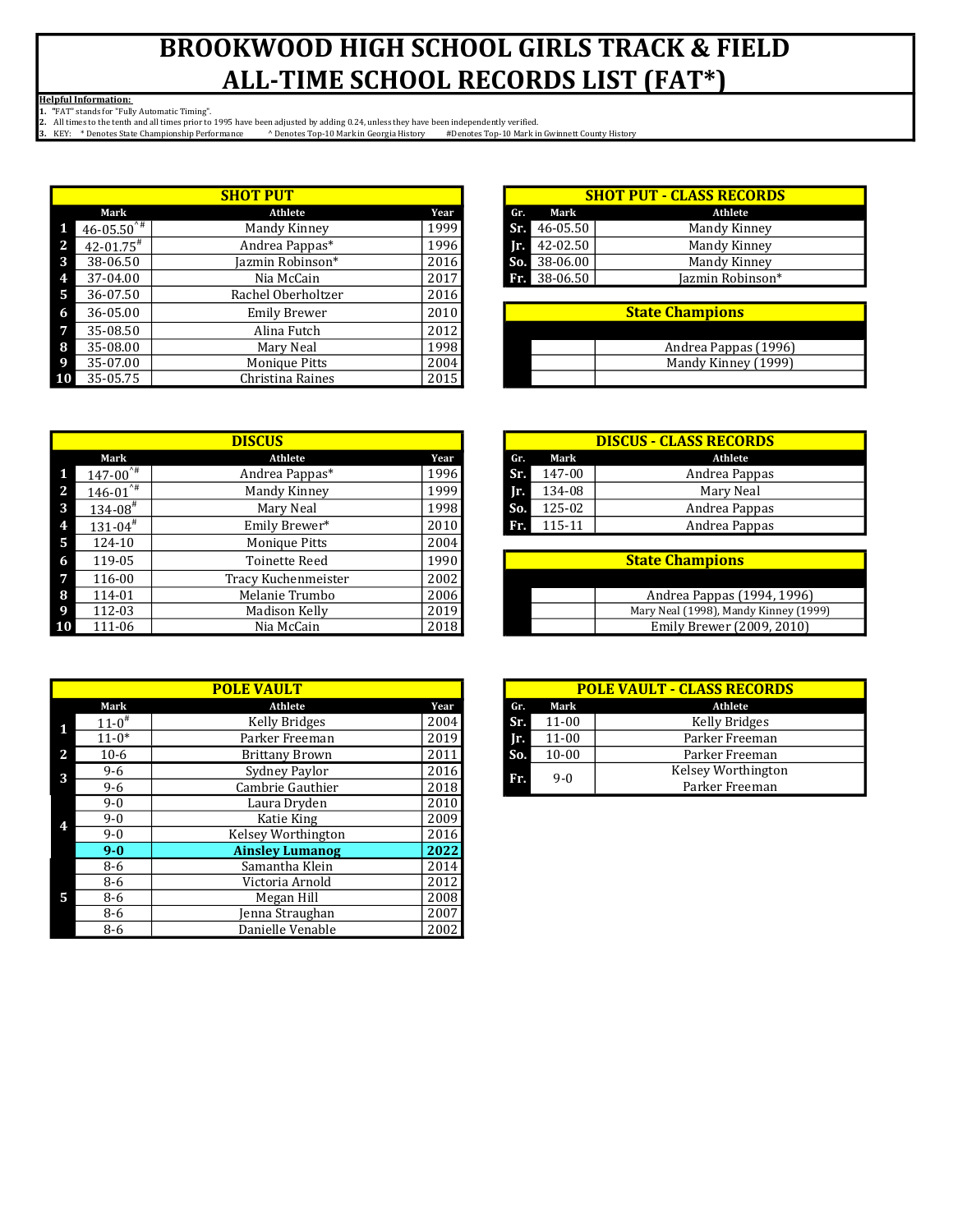Helpful Information:

1. "FAT" stands for "Fully Automatic Timing".

|              |              | <b>LONG JUMP</b>       |      |
|--------------|--------------|------------------------|------|
|              | Mark         | Athlete                | Year |
|              | $19-06.00^*$ | <b>Chloe Perryman</b>  | 2022 |
| $\mathbf{2}$ | 18-08.50     | Morgan Bentley         | 2019 |
| 3            | 18-07.00     | Carlie Turner          | 2016 |
| 4            | 18-03.00     | Brianna Isles          | 2016 |
| -5           | 17-11.00     | <b>Jasmine Johnson</b> | 2022 |
| -6           | 17-10.00     | Nicole Blanding        | 2013 |
|              | 17-08.00     | <b>Elle Bass</b>       | 2022 |
| -8           | 17-05.25     | Adiyah Warner          | 2018 |
| - 9          | 17-05.00     | <b>Sandy Bowers</b>    | 1984 |
| $\vert$ 10   | 17-03.25     | Jessica Bartlett       | 2001 |

| <b>LONG JUMP - CLASS RECORDS</b> |                       |  |  |  |  |
|----------------------------------|-----------------------|--|--|--|--|
| Gr. Mark                         | Athlete               |  |  |  |  |
| Sr. 18-07.00                     | Carlie Turner         |  |  |  |  |
| $\sqrt{r}$ 19-06.00              | <b>Chloe Perryman</b> |  |  |  |  |
| So. 18-01.75                     | Morgan Bentley        |  |  |  |  |
| <b>Br</b> 18-03.75               | Morgan Bentley        |  |  |  |  |

| <b>TRIPLE JUMP</b> |                          |      |     |          | <b>TRIPLE JUMP - CLASS RECORDS</b> |
|--------------------|--------------------------|------|-----|----------|------------------------------------|
| Mark               | <b>Athlete</b>           | Year | Gr. | Mark     |                                    |
| 40-00.50           | Morgan Bentley           | 2019 | Sr. | 40-00.25 |                                    |
| 40-00.25           | Brianna Isles*           | 2016 | ТP. | 40-00.50 |                                    |
| 38-11.25           | Adivah Warner            | 2018 | So. | 39-10.75 |                                    |
| $38 - 00.50^{#}$   | Chrissy Bartlett-Woodson | 2004 | Fr. | 38-02.50 |                                    |
| 37-06.00           | Jessica Bartlett         | 2001 |     |          |                                    |
| 37-05.75           | Arielle Shaw             | 2015 |     |          | <b>State Champions</b>             |
| 37-01.50           | Andrea Foster            | 2014 |     |          |                                    |
| 37-01.00           | Camille Bentley          | 2015 |     |          | Brianna Isles (2016)               |
| 36-10.00           | <b>Chloe Perryman</b>    | 2022 |     |          | Morgan Bentley (2019)              |
| 36-06.50           | Kate Cunningham          | 1999 |     |          |                                    |

|                          | <b>HIGH JUMP</b>                  | <b>HIGH JUMP - CLASS RECORD</b>   |
|--------------------------|-----------------------------------|-----------------------------------|
| Mark                     | Athlete<br>Year                   | Athlete<br>Mark<br>Gr.            |
| $5 - 07$ <sup>#</sup>    | 2005<br>Melanie Trumbo            | Sr.<br>Melanie Trumbo<br>$5 - 06$ |
| $5 - 04$                 | 2008<br>Brandi Byers              | $5 - 07$<br>Melanie Trumbo<br>Ir. |
| <sup>2</sup><br>$5 - 04$ | 1985<br>Susan Crisp               | So.<br>$5 - 06$<br>Melanie Trumbo |
| $5 - 04$                 | 1985<br><b>Karen Downing</b>      | $5 - 00$<br>Brandi Byers<br>Fr.   |
| 3<br>$5-03$              | 2020<br>Mya Swaby                 |                                   |
| $5 - 02$                 | 2022<br><b>Christalyn Johnson</b> |                                   |
| $5-02$<br>4              | Selana Brown<br>2006              |                                   |
| $5-02$                   | 1992<br>Ashley Wood               |                                   |
| -5<br>$5 - 01$           | 1992<br>Donna Parrott             |                                   |
| $5 - 00$                 | 2020<br>Jalynn Yearby             |                                   |
| $5 - 00$<br>-6           | 2018<br>Jessica Amofa             |                                   |
| $5 - 00$                 | 2001<br>Jacque Demarrais          |                                   |
| $5 - 00$                 | 2000<br>Rene Murphy               |                                   |

|     | <b>TRIPLE JUMP - CLASS RECORDS</b> |                |  |  |  |  |
|-----|------------------------------------|----------------|--|--|--|--|
| Gr. | Mark                               | Athlete        |  |  |  |  |
|     | $Sri. 40-00.25$                    | Brianna Isles* |  |  |  |  |
|     | $T = 40 - 00.50$                   | Morgan Bentley |  |  |  |  |
|     | So. $39-10.75$                     | Morgan Bentley |  |  |  |  |
|     | Fr. 38-02.50                       | Morgan Bentley |  |  |  |  |

| <b>State Champions</b> |  |  |  |
|------------------------|--|--|--|
|                        |  |  |  |
| Brianna Isles (2016)   |  |  |  |
| Morgan Bentley (2019)  |  |  |  |
|                        |  |  |  |

|                        | <b>HIGH JUMP - CLASS RECORDS</b> |                     |  |  |  |  |  |  |  |  |  |
|------------------------|----------------------------------|---------------------|--|--|--|--|--|--|--|--|--|
| Gr.                    | Mark                             | Athlete             |  |  |  |  |  |  |  |  |  |
| Sr.                    | $5 - 06$                         | Melanie Trumbo      |  |  |  |  |  |  |  |  |  |
| Ir.                    | $5 - 07$                         | Melanie Trumbo      |  |  |  |  |  |  |  |  |  |
| $\overline{\bf S_0}$ . | $5 - 06$                         | Melanie Trumbo      |  |  |  |  |  |  |  |  |  |
| Fr.                    | $5-00$                           | <b>Brandi Byers</b> |  |  |  |  |  |  |  |  |  |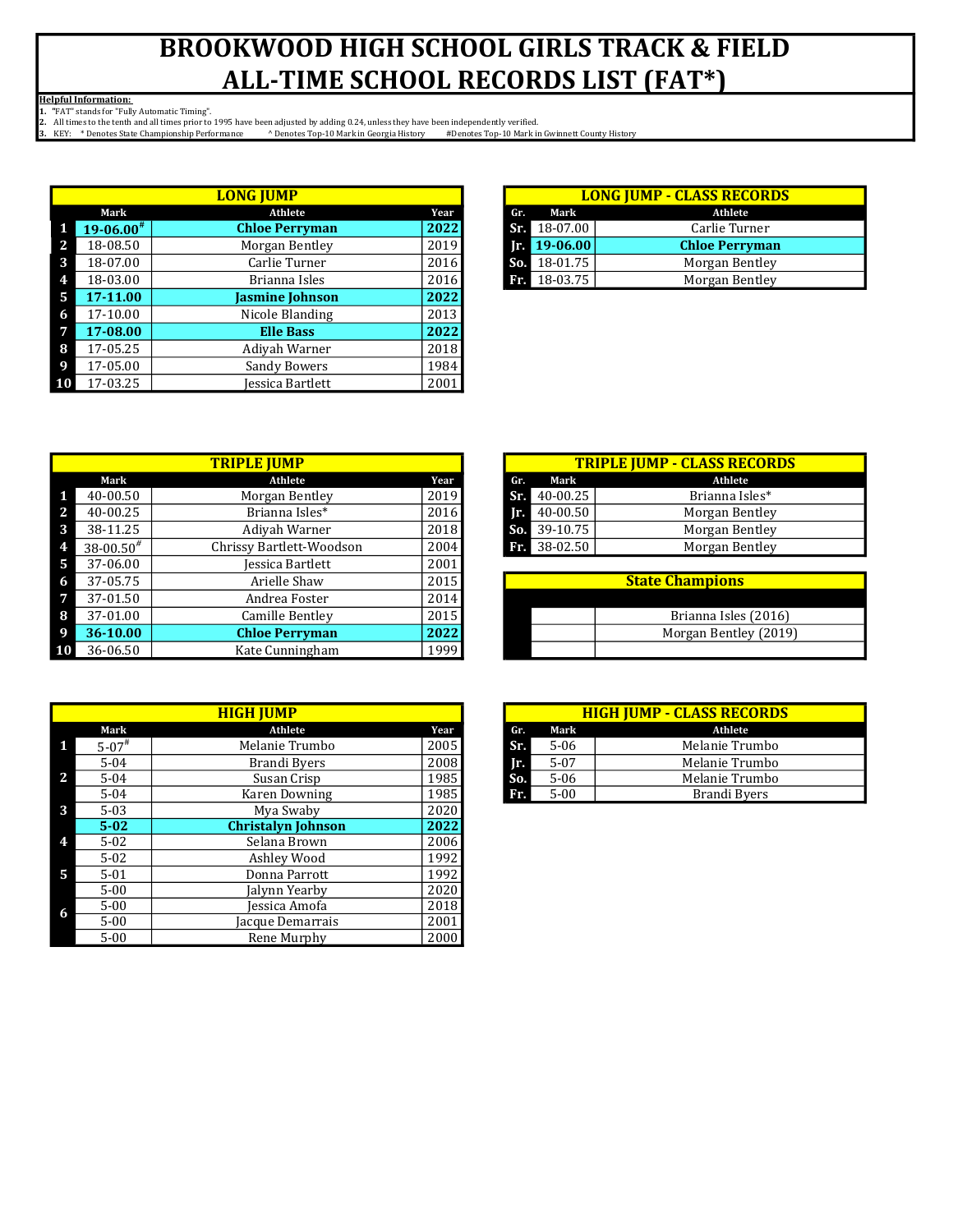Helpful Information:

1. "FAT" stands for "Fully Automatic Timing".

|    |                      | 4x100m RELAY                               |      |   |                        | 4x200m RELAY                                |      |
|----|----------------------|--------------------------------------------|------|---|------------------------|---------------------------------------------|------|
|    | Time                 | <b>Relay Team</b>                          | Year |   | Time                   | <b>Relay Team</b>                           | Year |
|    | 47.52                | Louie, C. Tate, Isles, Blanding            | 2016 |   | 1:39.29 <sup>#</sup>   | S. Tate, A. Dillard, E. Bass, M. Campbell   | 2022 |
|    | $47.55$ <sup>#</sup> | Louie, Glenn, Shaw, Fontenot               | 2013 | 2 | 1:39.60"               | S. Tate, J. Jones, A. Dilliard, M. Campbell | 2022 |
| 3  | 47.60                | A. Dillard, C. Perryman, E. Bass, J. Jones | 2022 | 3 | $1:40.85$ <sup>#</sup> | S. Tate, J. Jones, E. Bass, M. Campbell     | 2022 |
|    | 47.61                | Louie, Haughton, Shaw, Blanding            | 2015 |   | $1:40.88^{*}$          | S. Tate, C. Perryman, E. Bass, M. Campbell  | 2022 |
| D. | 47.62#               | Louie, C. Tate, S.Jordan, Haughton         | 2014 | 5 | 1:42.69                | Louie, Blanding, C. Tate, Shaw              | 2015 |
|    | 47.66#               | Rencher, Glenn, Fontenot, Leonard          | 2012 | 6 | 1:44.15                | Turner, J Wolfe, Keeling, Ferris            | 2018 |
|    | 47.75*               | Louie, Haughton, Shaw, C. Tate             | 2015 |   | 1:44.78                | Campbell, Johnson, Irving, S. Tate          | 2021 |
| o  | 47.84                | . Morris, Funderburk, Neal, J. Blackley    | 1996 | 8 | 1:45.30                | Turner, Ferris, Lenyear, M Bentley          | 2017 |
|    | 47.85                | Bass, Campbell, S. Tate, Irving            | 2021 |   | 1:45.37                | Louie, Ferris, N Okonkwo, R Blanding        | 2016 |
|    | 47.86                | Louie, C. Tate, Isles, Ferris              | 2016 |   | 1:45.76                | Dee, Shafer, Crisp, Downing                 | 1985 |

| 4x400m RELAY |         |                                      |      |   | <b>4x800m RELAY</b> |                                             |      |
|--------------|---------|--------------------------------------|------|---|---------------------|---------------------------------------------|------|
|              | Time    | <b>Relay Team</b>                    | Year |   | Time                | <b>Relay Team</b>                           | Year |
|              | 3:50.45 | Turner, M Bentley M, Hillmer, Ferris | 2018 |   | $9:29.60^{4}$       | Merritt, Lisska, Coverdale, Vitoria         | 1992 |
|              | 3:51.34 | Ferris, Okonkwo.N, Ellison, Tate     | 2016 |   | 9:30.14             | Lindsey, Lemon, Kat. Crissman, Crisp        | 1985 |
|              | 3:53.10 | Ferris, Turner, Ellison, Tate        | 2017 | 3 | $9:30.80^+$         | Merritt, Sasser, Coverdale, Westpahl        | 1990 |
|              | 3:54.15 | Turner, Ferris, Hillmer, Tate        | 2017 |   | 9:33.00             | Askew, Ellison, Flynt, Ra.Silver            | 2015 |
|              | 3:56.49 | Turner, Campbell, M Bentley, Hillmer | 2020 | 5 | 9:35.83             | Lynch, Flynt, Sharp, Ellison                | 2016 |
|              | 3:57.14 | Blackley, Thomas, Elmore, Cunningham | 1999 | 6 | 9:36.52#            | Askew, Flynt, L. Sumner, Ellison            | 2014 |
|              | 3:57.26 | Nivar, Middleton, Hillmer, M.Bentley | 2019 |   | 9:36.53#            | Askew, Brennan, Wilson, Shanks              | 2013 |
| 8            | 3:57.59 | Johnson, Irving, Campbell, Tate      | 2021 | 8 | 9:40.81             | A. Wardle, K. Jordan, T. Thurman, M. Felton | 2022 |
| 8            | 3:57.59 | Askew, Ellison, Foster, Tate         | 2014 |   | 9:41.38             | Flynt, Saddler, Sharp, Ellison              | 2017 |
| 10           | 3:57.77 | Turner, M Bentley, Nivar, Hillmer    | 2019 |   | 9:43.05             | Felton, Rhodes, Thurman, Wardle             | 2021 |

| 800m SPRINT MEDLEY RELAY (1-1-2-4) |                                         |      |   |         | 1600m SPRINT MEDLEY RELAY (2-2-4-8)    |      |
|------------------------------------|-----------------------------------------|------|---|---------|----------------------------------------|------|
| Time                               | <b>Relay Team</b>                       | Year |   | Time    | <b>Relay Team</b>                      | Year |
| $1:47.32^{*}$                      | Z. Davis, E. Bass, S. Tate, M. Campbell | 2022 |   | 4:07.26 | Louie, Blanding, Ellison, Tate         | 2016 |
| 1:49.61                            | Rencher, Leonard, Fontenot, Glenn       | 2012 |   | 4:13.74 | Dee, Shafer, Downing, Crisp            | 1985 |
| 1:49.76                            | Gebauer, Fontenot, Louie, Glenn         | 2013 |   | 4:15.44 | Edwards, Lisska, Parrott, N. Bowers    | 1993 |
| 1:49.90                            | Turner, C. Tate, M Bentley, Ferris      | 2017 |   | 4:15.82 | Turner, M Bentley, Ferris, Hillmer     | 2018 |
| 1:52.11                            | K.Bunema, Ponder, Nivar, M.Bentley      | 2019 |   | 4:15.84 | Reed, Sasser, Davenport, Westphal      | 1990 |
| 1:55.67                            | Rencher, Kelly-Taylor, Joseph, Banning  | 2010 | 6 | 4:15.96 | Carter, Funderburk, Edwards, Lisska    | 1994 |
| 1:58.08                            | Blackmon, Irving, Middleton, M.Bunema   | 2019 |   | 4:19.51 | M.Bentley, Nivar, Disroe, Hillmer      | 2019 |
| 1:59.28                            | Ego, Slappy, K.Jones, Shanks            | 2012 | 8 | 4:23.56 | Rencher, Glenn, Leonard, Shanks        | 2011 |
| 1:59.85                            | Reynolds, Adams, Torphy, Davis          | 2021 |   | 4:24.36 | Henderson, R. Blanding, Louie, Ellison | 2014 |
| 2:01.45                            | Demeritte, Blanding, Guffie, Cashin     | 2013 |   | 4:26.76 | Rencher, Byrnes, Banning, Egan         | 2009 |

|                  | 4x100m RELAY                               |      |
|------------------|--------------------------------------------|------|
| Time             | <b>Relay Team</b>                          | Year |
| 47.52            | Louie, C. Tate, Isles, Blanding            | 2016 |
| $17.55^{\rm \#}$ | Louie, Glenn, Shaw, Fontenot               | 2013 |
| 47.60            | A. Dillard, C. Perryman, E. Bass, J. Jones | 2022 |
| 47.61            | Louie, Haughton, Shaw, Blanding            | 2015 |
| $-7.62#$         | Louie, C. Tate, S.Jordan, Haughton         | 2014 |
| $-7.66#$         | Rencher, Glenn, Fontenot, Leonard          | 2012 |
| $17.75*$         | Louie, Haughton, Shaw, C. Tate             | 2015 |
| 47.84            | . Morris, Funderburk, Neal, J. Blackley    | 1996 |
| 17.85            | Bass, Campbell, S. Tate, Irving            | 2021 |
| 47.86            | Louie, C. Tate, Isles, Ferris              | 2016 |

|        | 4x400m RELAY                         |      |
|--------|--------------------------------------|------|
| Time   | <b>Relay Team</b>                    | Year |
| :50.45 | Turner, M Bentley.M, Hillmer, Ferris | 2018 |
| :51.34 | Ferris, Okonkwo.N, Ellison, Tate     | 2016 |
| :53.10 | Ferris. Turner. Ellison. Tate        | 2017 |
| :54.15 | Turner, Ferris, Hillmer, Tate        | 2017 |
| :56.49 | Turner, Campbell, M Bentley, Hillmer | 2020 |
| :57.14 | Blackley, Thomas, Elmore, Cunningham | 1999 |
| :57.26 | Nivar, Middleton, Hillmer, M.Bentley | 2019 |
| :57.59 | Johnson, Irving, Campbell, Tate      | 2021 |
| :57.59 | Askew, Ellison, Foster, Tate         | 2014 |
| :57.77 | Turner, M Bentley, Nivar, Hillmer    | 2019 |

| 800m SPRINT MEDLEY RELAY (1-1-2-4) |                                         |      |    |         | 1600m SPRINT MEDLEY RELAY (2-2-4-8)    |      |
|------------------------------------|-----------------------------------------|------|----|---------|----------------------------------------|------|
| Time                               | <b>Relay Team</b>                       | Year |    | Time    | <b>Relay Team</b>                      | Year |
| $47.32^*$                          | Z. Davis, E. Bass, S. Tate, M. Campbell | 2022 |    | 4:07.26 | Louie, Blanding, Ellison, Tate         | 2016 |
| :49.61                             | Rencher, Leonard, Fontenot, Glenn       | 2012 |    | 4:13.74 | Dee, Shafer, Downing, Crisp            | 1985 |
| :49.76                             | Gebauer, Fontenot, Louie, Glenn         | 2013 |    | 4:15.44 | Edwards, Lisska, Parrott, N. Bowers    | 1993 |
| :49.90                             | Turner, C. Tate, M Bentley, Ferris      | 2017 |    | 4:15.82 | Turner, M Bentley, Ferris, Hillmer     | 2018 |
| :52.11                             | K.Bunema, Ponder, Nivar, M.Bentley      | 2019 | 5  | 4:15.84 | Reed, Sasser, Davenport, Westphal      | 1990 |
| :55.67                             | Rencher, Kelly-Taylor, Joseph, Banning  | 2010 | n  | 4:15.96 | Carter, Funderburk, Edwards, Lisska    | 1994 |
| :58.08                             | Blackmon, Irving, Middleton, M.Bunema   | 2019 |    | 4:19.51 | M.Bentley, Nivar, Disroe, Hillmer      | 2019 |
| :59.28                             | Ego, Slappy, K.Jones, Shanks            | 2012 | 8  | 4:23.56 | Rencher, Glenn, Leonard, Shanks        | 2011 |
| :59.85                             | Reynolds, Adams, Torphy, Davis          | 2021 |    | 4:24.36 | Henderson, R. Blanding, Louie, Ellison | 2014 |
| :01.45                             | Demeritte, Blanding, Guffie, Cashin     | 2013 | 10 | 4:26.76 | Rencher, Byrnes, Banning, Egan         | 2009 |